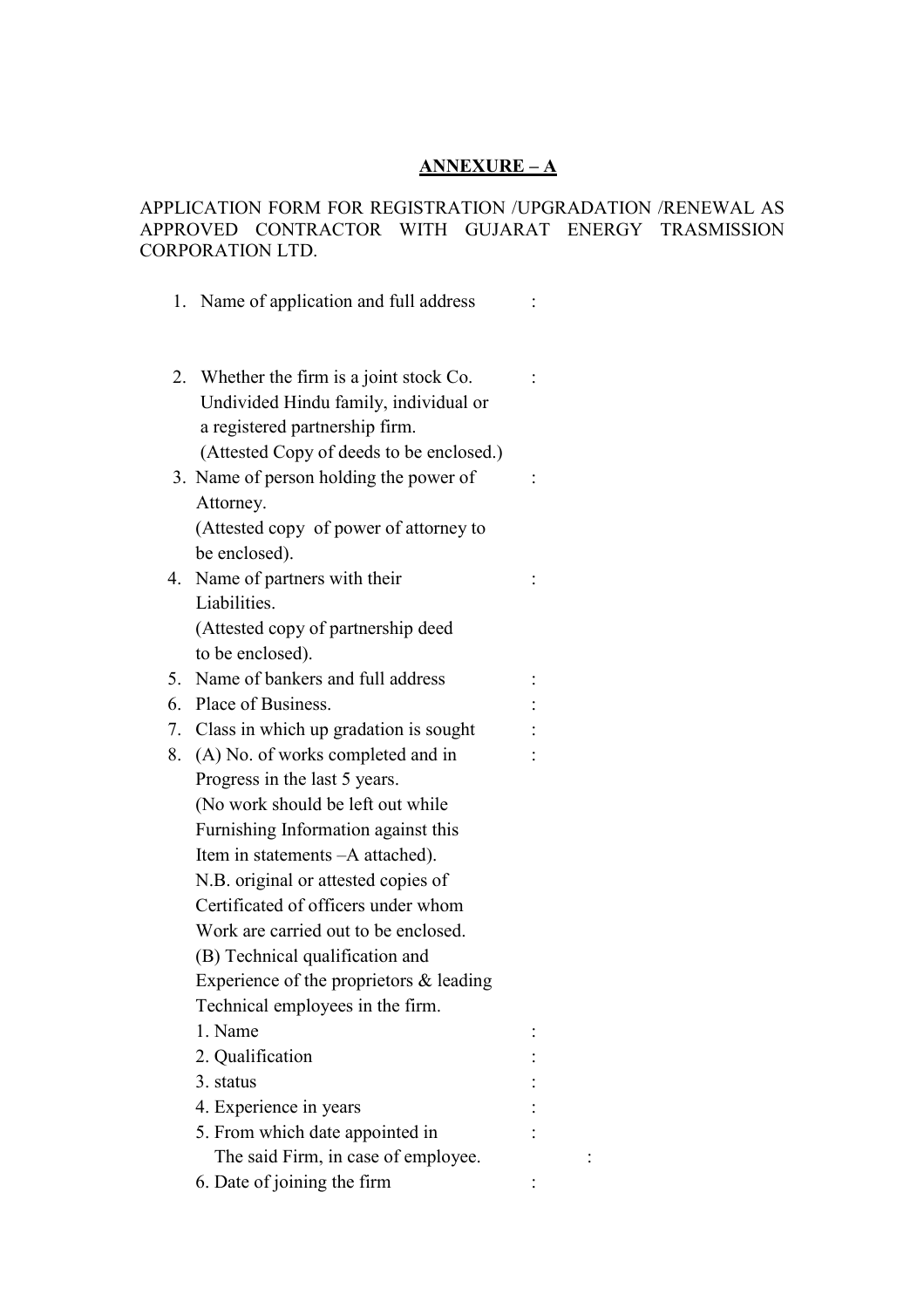| 9. Whether the applicant maintaining    |  |
|-----------------------------------------|--|
| an office capable of preparing bills.   |  |
| 10. Value of workshop, machines, tools  |  |
| $\&$ plants held by the applicant as    |  |
| Statement 'S' (Stating location         |  |
| and site of working and also full       |  |
| detail regarding machines, tools        |  |
| etc. to be given).                      |  |
| 11. Area in which the contractor        |  |
| Wants to the works.                     |  |
| 12. Whether enlisted in any / other     |  |
| Department. If so, which dates          |  |
| Showing amount qualified to tender.     |  |
| 13. If the application is for renewal   |  |
| / up gradation, No. $&$ date of         |  |
| registration and date in which          |  |
| registered at present.                  |  |
| 14. If the engineer in un employed,     |  |
| Year in which he obtained his           |  |
| Qualification with the name of          |  |
| The district and No. & date of          |  |
| The enrolling his name as unemployed    |  |
| Engineer, with respective               |  |
| Employment exchange office.             |  |
| 15. Period up to which income tax       |  |
| Clearance certificates is               |  |
| Obtained in prescribed form No.4.       |  |
| (Copy to be attached).                  |  |
| 16. Has the applicant of his partners   |  |
| Or share holder been-listed etc.,       |  |
| In past by any, Govt. Department        |  |
| Or any other body.                      |  |
| 17. Amount and name of the bank of      |  |
| Solvency Certificate attached.          |  |
| 18. Date as submission of application.  |  |
| 19. Receipt No. & date of registration/ |  |
| Renewal up-gradation fee paid.          |  |
| 20. Details of work, if any             |  |
| Abandoned by the contractor.            |  |
|                                         |  |